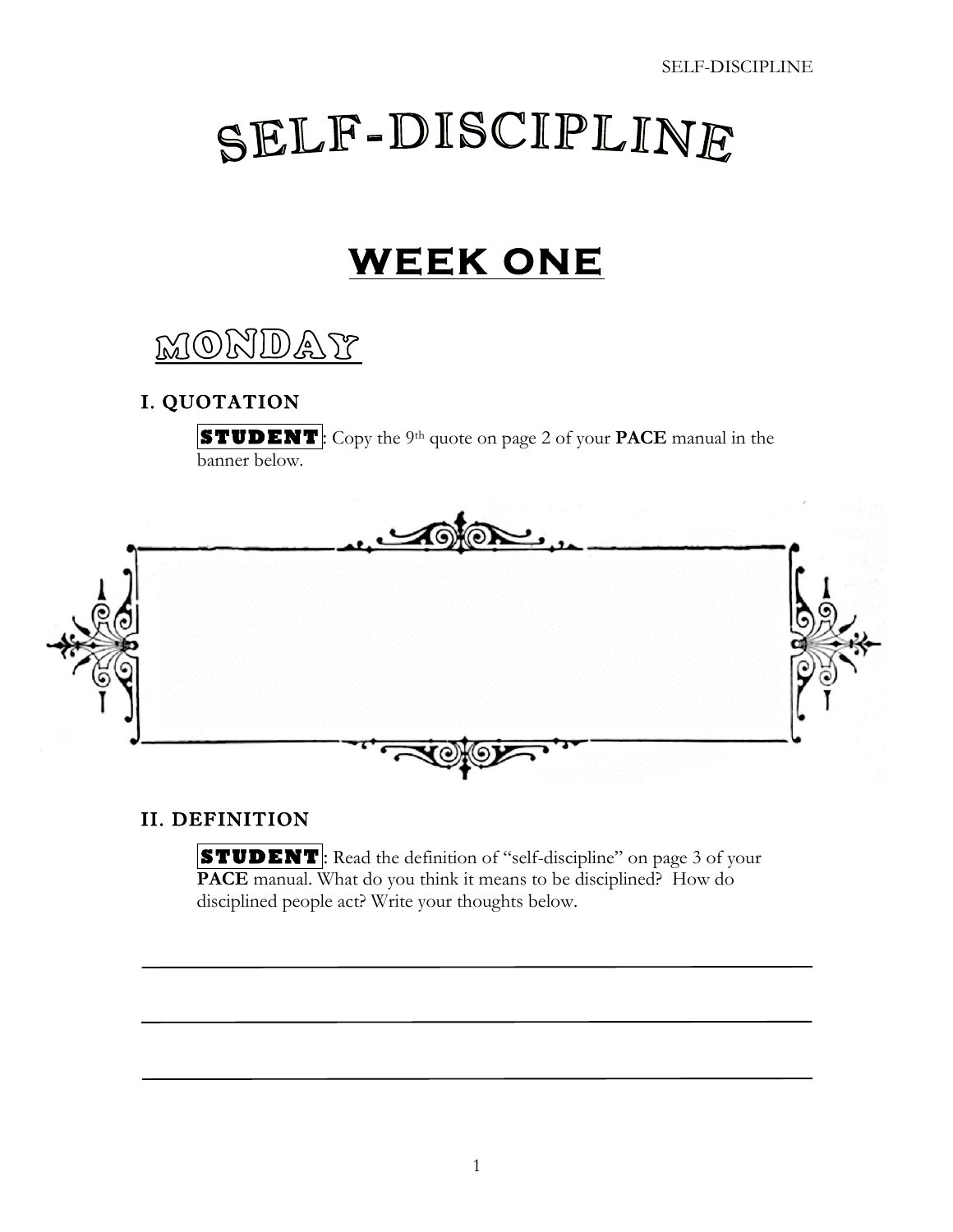### TUESDAY

#### **I. READING: STORY** (The Book of Virtues  $=$  BOV)

 **STUDENT** : Read "The Lovable Child" on page 28 of the BOV and answer the questions below.

- 1. Which animals are mentioned in this poem?
- 2. Is this poem about a male or female person?

3. Identify the animal in each picture, write its name on the first line, and then write the plural word for each animal on the space to the right.



4. [Optional] Color in the pictures of the animals from #3.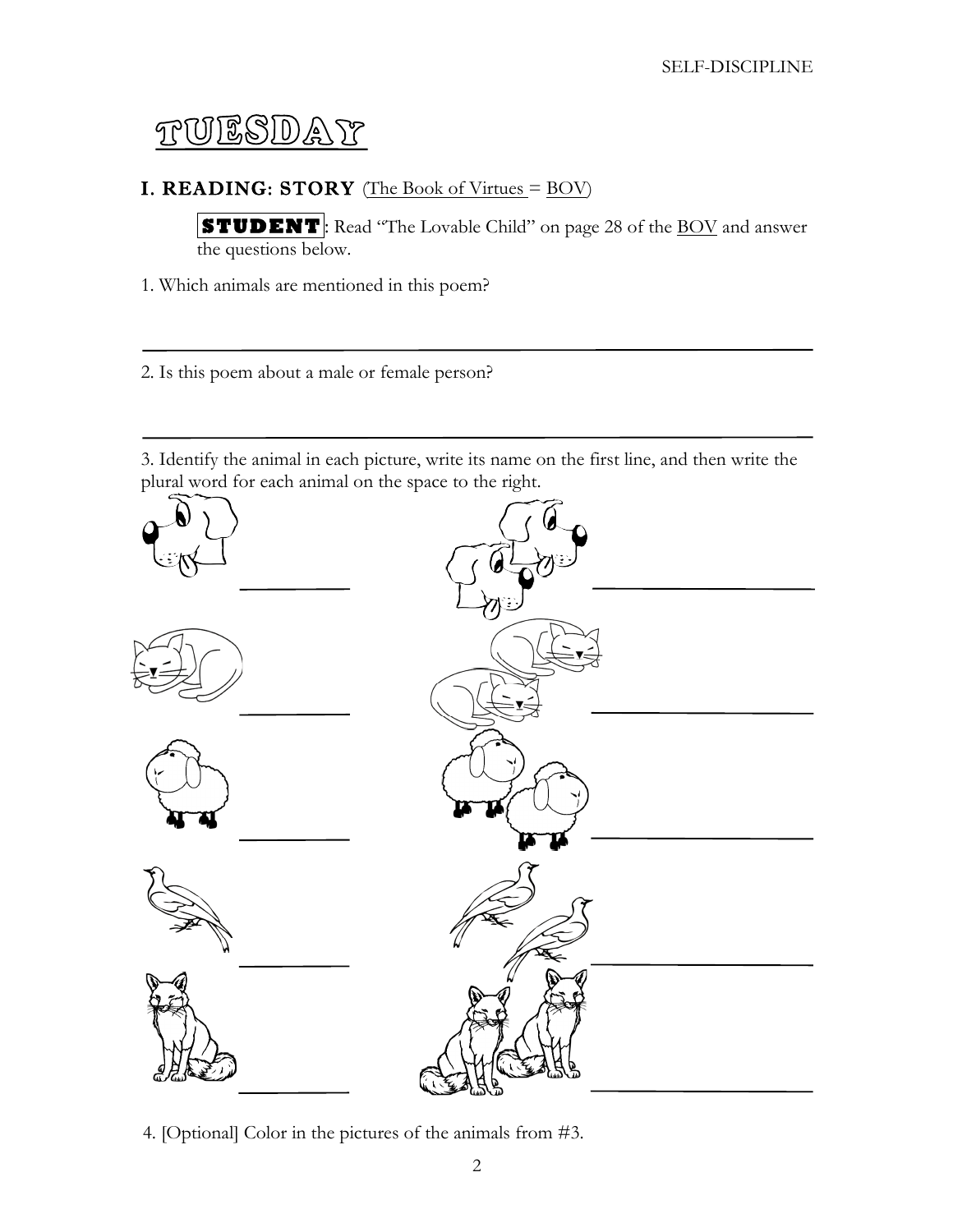

#### I. DISCUSSION

**STUDENT** & TEACHER: Discuss LETTER H on page 9 of your **PACE** manual.

#### II. READING: BOOK SELECTION

**STUDENT**: Take the following books out of the library:



- 
- Henry and the Clubhouse by Beverly Cleary
- One Grain of Rice by Demi
- A Room for Cathy by Catherine Woolley

(Feel free to substitute these books with any others found on page 8 of the **PACE** manual.) Start reading the books. You will be responsible for discussing one of these books next week.

\*On page 124 of this workbook, you will find a **Book Log**. Every time you finish reading a book, enter the name, author and date you read the book. This will help you keep track of all the books you read this year!

#### $\frac{1}{2}$  $(S|0)$ TPT81

#### I. READING: STORY

**STUDENT**: Read "The Goose That Laid the Golden Eggs" on page 47 of the BOV and answer the questions below.

1. Write the title of this story in the space below and draw a line under it. What is the plural of "goose?"



2. Why didn't the goose lay any more eggs at the end of the story?

**(continued on the next page)**